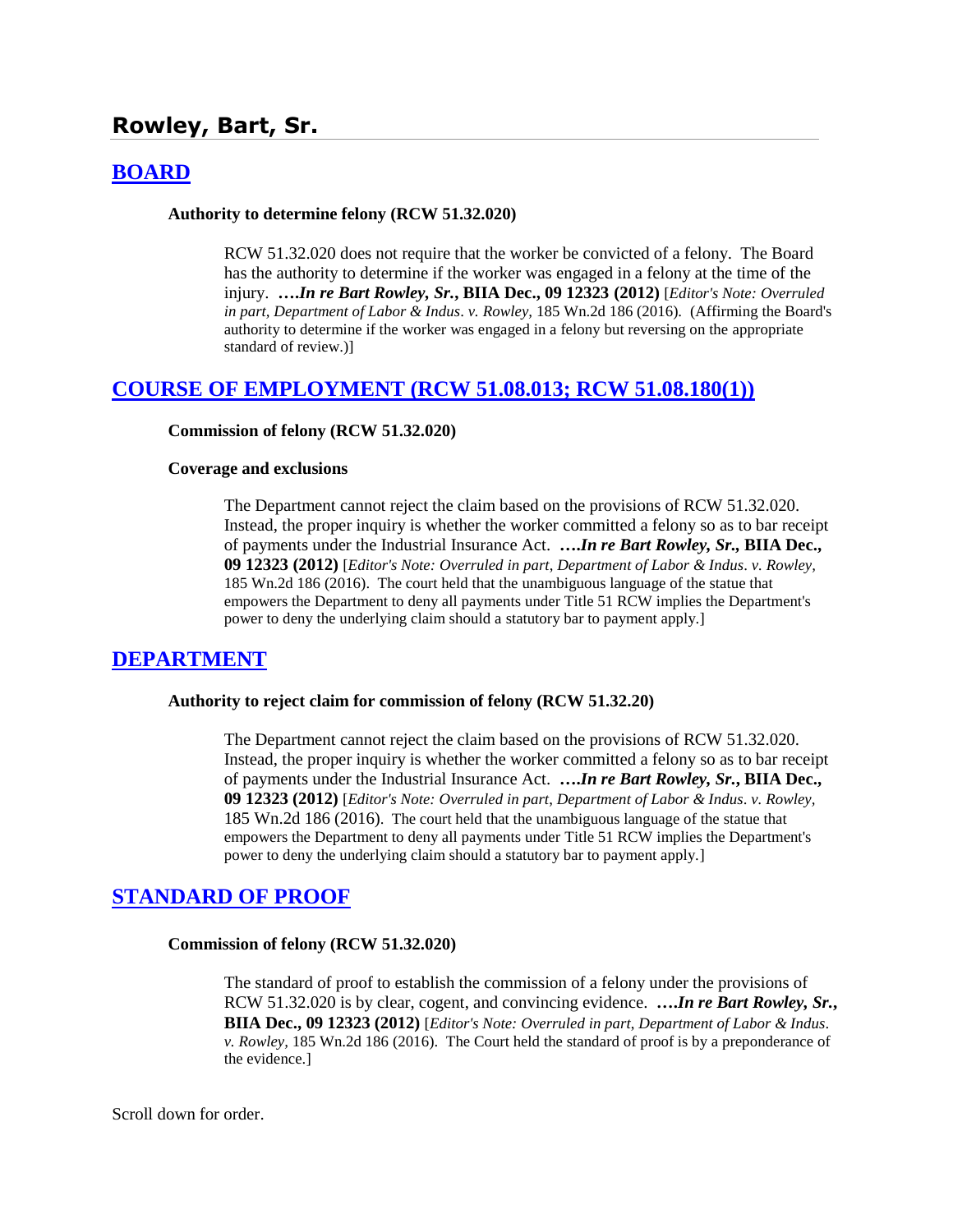### **BEFORE THE BOARD OF INDUSTRIAL INSURANCE APPEALS**

# **STATE OF WASHINGTON**

**)**

**IN RE: BART A. ROWLEY, SR. ) DOCKET NO. 09 12323**

**CLAIM NO. AH-12490 ) DECISION AND ORDER**

APPEARANCES:

1

2

3 4

5

6 7

8 9

- Claimant, Bart A. Rowley, Sr., by Palace Law Offices, per Thaddeus D. Sikes, Matt Midles, Roosevelt Currie, Jr., Blake I. Kremer, Scott R. Grigsby, and Christopher S. Cicierski
	- Employer, Craig Mungas Receiver for JOS, None
- 10 11 12 Department of Labor and Industries, by The Office of the Attorney General, per Lynette Weatherby-Teague, Assistant

13 14 15 16 17 18 19 20 21 22 23 The claimant, Bart A. Rowley, Sr., filed an appeal with the Board of Industrial Insurance Appeals on March 9, 2009, from an order of the Department of Labor and Industries dated January 13, 2009. In this order, the Department affirmed its order dated October 27, 2008, in which it demanded that the claimant pay the Department \$3,542.88. The Department determined that Mr. Rowley was entitled to time-loss compensation benefits totaling \$765, but the Department paid \$2,777. In its order the Department stated that the overpayment resulted because the claim was rejected for some reason other than those listed for automated rejection orders; that is that the claim was rejected based on RCW 51.32.020 that states "if injury or death results to a worker from the deliberate intention of the worker himself . . . while the worker is engaged in the attempt to commit, or the commission of, a felony . . . shall not receive any payment under this title." The Department order is **REVERSED AND REMANDED**.

# **DECISION**

25 26 27 28 As provided by RCW 51.52.104 and RCW 51.52.106, this matter is before the Board for review and decision. The Department filed a timely Petition for Review of a Proposed Decision and Order issued on July 8, 2011, in which the industrial appeals judge reversed and remanded the Department order dated January 13, 2009.

29 30 31 The Board has reviewed the evidentiary rulings in the record of proceedings and finds that no prejudicial error was committed. The rulings are affirmed. The industrial appeals judge reached the correct result. Mr. Rowley's injury is covered by the Industrial Insurance Act and payments are

32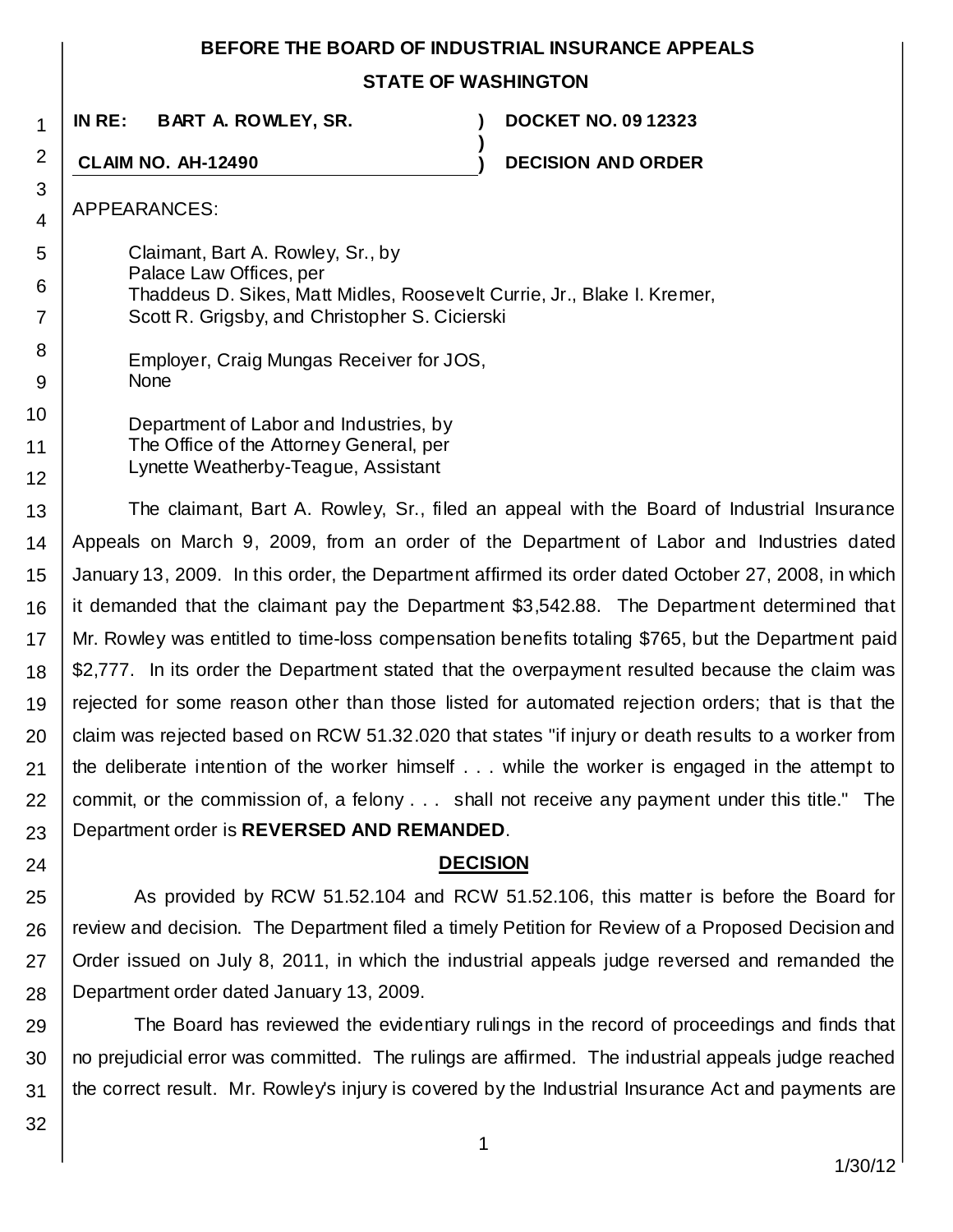1 2 3 4 5 6 7 8 9 10 11 not barred under RCW 51.32.020, the felony payment bar. We have granted review, however, to accomplish the following: First, we clarify that the legal issue in this case is not whether Mr. Rowley's industrial insurance claim should be allowed. It should. The issue is whether Mr. Rowley should be barred from receiving payments under this claim. Second, we clarify that there is no requirement that a worker must be convicted of a felony in superior court for the RCW 51.32.020 felony payment bar to apply. The Board is empowered to make this determination for industrial insurance purposes. Third, we clarify that when determining whether the felony provision of RCW 51.32.020 applies, the standard of proof as to whether a felony occurred is at least clear, cogent, and convincing evidence. Fourth, we also clarify that the legal standard to be used in felony benefit exclusion cases is the precise language of the felony provision found in RCW 51.32.020, and we have accordingly amended the Findings of Fact and Conclusions of Law.

12 13 14 15 Bart A. Rowley, Sr., the claimant, drove his tractor-trailer semi truck, off an overpass onto the road below on August 14, 2008, at about 11:30 a.m. The accident occurred on a clear, dry day, and there were no skid marks observed on the road. In the accident, Mr. Rowley's spinal cord was severed, and he was in a coma for 40 days after the accident. He is now a quadriplegic.

16 17 18 19 20 Immediately after the accident, paramedics took Mr. Rowley to the Harborview Hospital trauma center. An emergency room nurse found a small plastic baggie with a smiley face on it in his clothing ("the baggie"). The baggie contained a white crystalline substance. An ER worker dumped most of the white substance in the sink. An ER worker put the clothing and the baggie in a trash bag, and sent it down the hall with other trash.

21 22 23 24 25 26 27 28 29 30 31 A police officer arrived at the ER to investigate. A nurse informed the officer Mr. Rowley had a "surprise" in his pocket when he arrived, a small plastic baggie. At the officer's urging, the nurse dug the baggie out of the trash down the hall. The officer thought the substance in the bag looked like methamphetamine. Another nurse drew the claimant's blood and placed it in vials supplied by the police officer. The officer next gave the baggie and the two vials to a state trooper. The trooper placed the unconscious claimant "under arrest" in the ER. The trooper performed a field test and determined it was likely "ecstacy, methamphetamine." The trooper then placed the blood vials and the baggie in an evidence locker. The State Toxicology Lab received the vials of blood, but never received the baggie. A blood test showed Mr. Rowley's blood held 0.88 milligrams of methamphetamine per liter, a level described as likely impairing by a testifying toxicologist. The baggie disappeared, and was never tested by a laboratory to identify its contents. Mr. Rowley

32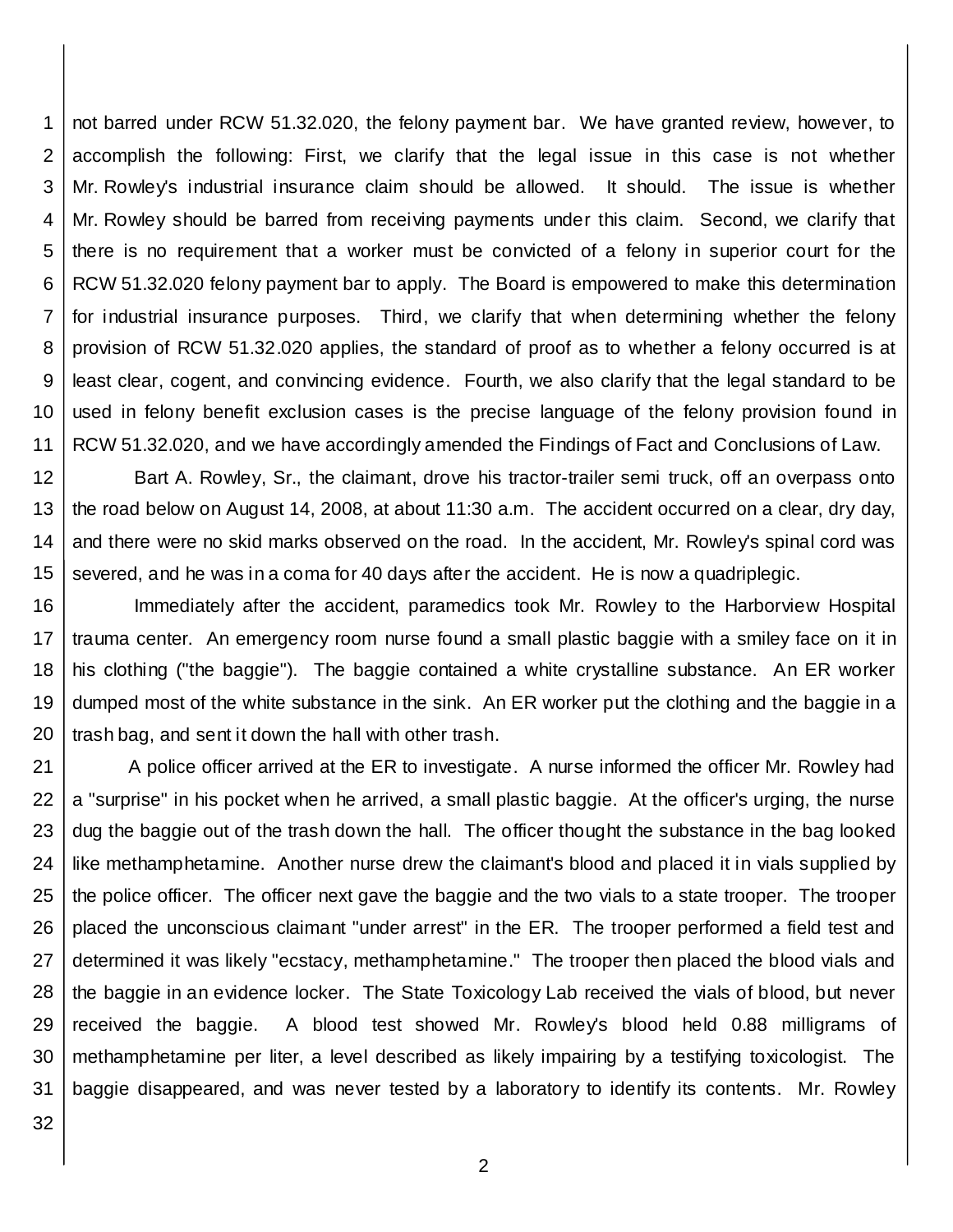1 2 3 4 recalls nothing for four days before the accident through 40 days after the accident when he emerged from the coma. Mr. Rowley was never charged with a crime. He filed an industrial injury claim. Citing RCW 51.32.020, the Department rejected the claim on grounds that Mr. Rowley was engaged in the attempt to commit, or the commission of, a felony when he was injured.

5 **Can a claim be rejected under RCW 51.32.020?**

6 7 8 9 10 The Department rejected Mr. Rowley's industrial insurance claim. Both the Department of Labor and Industries and our industrial appeals judge characterized the issue in this case as whether Mr. Rowley's claim should be allowed or rejected under RCW 51.32.020. At the outset we must address whether claim allowance is even at issue under RCW 51.32.020. That statutory section provides, in relevant part, as follows:

> If injury or death results to a worker from the deliberate intention of the worker himself or herself to produce such injury or death, or while the worker is engaged in the attempt to commit, or the commission of, a felony, neither the worker nor the widow, widower, child, or dependent of the worker **shall receive any payment under this title**. [Emphasis added].

15 16 17 18 19 20 21 22 23 24 25 26 The Department rejected Mr. Rowley's industrial insurance claim solely on grounds that he allegedly committed a felony while he was injured. The plain language of the statute, however, shows claim allowance or rejection is not the appropriate determination under RCW 51.32.020. Rather, the statute only provides that where a worker commits a felony or attempts to commit a felony and is injured, only the worker, widow, widower, child, or dependent of the worker cannot receive payment under the Act. The statute does not indicate a claim will be disallowed. Claims fall within coverage of the Industrial Insurance Act when a worker is injured in the course of employment. It is undisputed that Mr. Rowley was driving his semi-trailer on a delivery for his employer in the course of his employment when he was injured. We hold that the Department cannot reject a claim under the felony provision of RCW 51.32.020. The Department should have allowed the claim. The proper inquiry is whether Mr. Rowley is barred from receiving industrial insurance payments under RCW 51.32.020.

#### 27 28 **Is a conviction required before the Department may deny benefits payments under RCW 51.32.020?**

Mr. Rowley maintains that a worker must be convicted of a felony before the Department may deny payments to him under RCW 51.32.020. He also argues that the Board lacks authority to determine whether a worker committed a felony under RCW 51.32.020. We disagree. The

29 30 31

32

11

12 13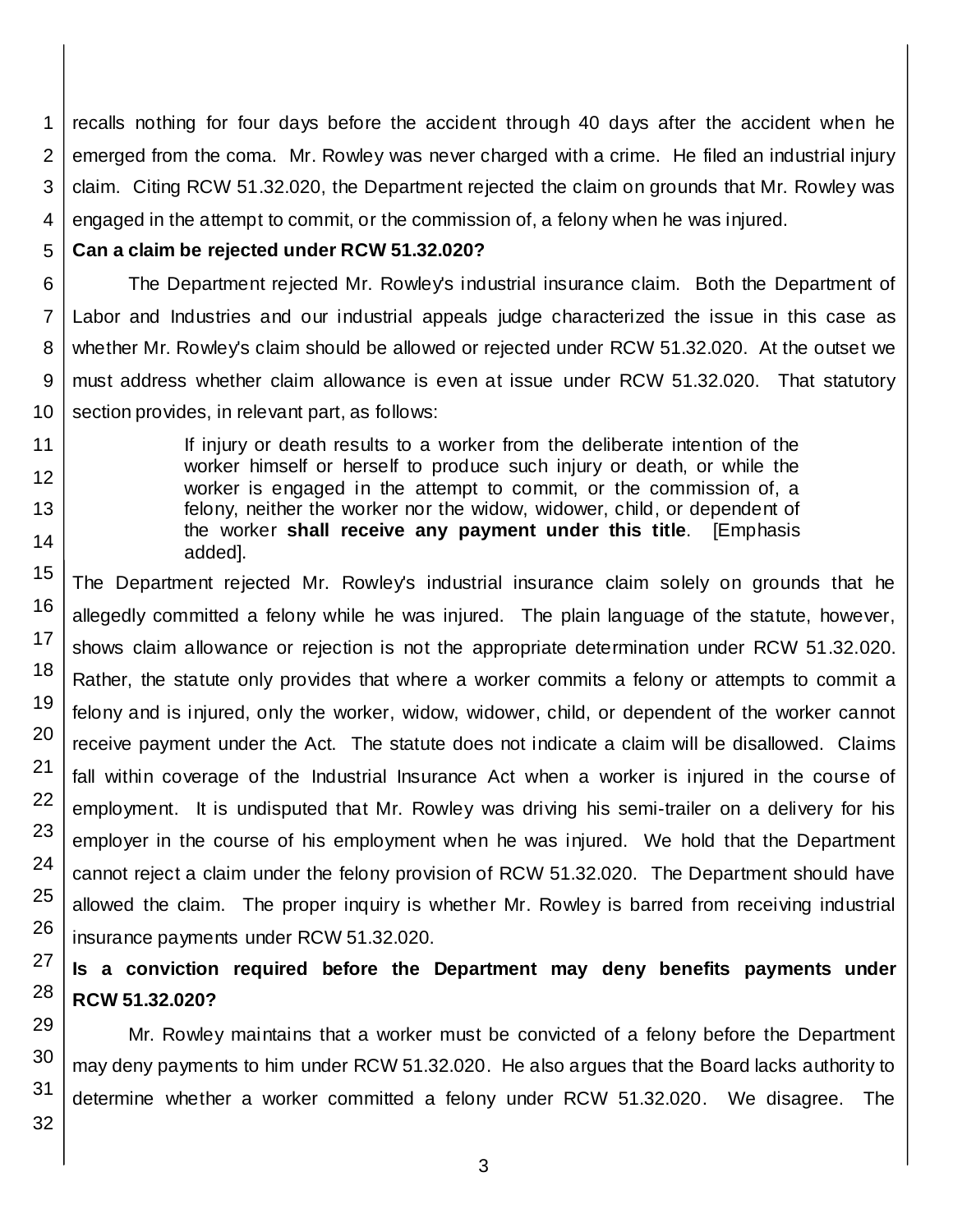1 2 3 4 5 6 7 8 9 language of the statute is plain and unambiguous. Had the Legislature intended to require a felony conviction in superior court, the Legislature would have required a felony conviction. We decline to read this additional language into the Act. We hold the felony provision of RCW 51.32.020 does not require that the worker be convicted of a felony in superior court to bar a worker from receiving payment. It requires only a finding that the worker was engaged in conduct, or attempting to engage in conduct, that would meet the statutory elements of a felony under federal or state criminal law at the time of the injury. When the Legislature passed RCW 51.32.020, it empowered the Board to decide whether a worker was engaged in a felony act when the industrial injury occurred.

#### 10 **Standard of proof and procedure**

11 12 13 14 15 16 17 18 It appears from our review of the record that our industrial appeals judge used the preponderance of the evidence as the standard of proof. We hold in this case of first impression that the standard of proof to be used in felony payment bar appeals under RCW 51.32.020 is at least the same as the standard of proof in cases where the Department or self-insured employer seeks to prove intentional misrepresentation by a worker. The standard of proof is at least clear, cogent, and convincing evidence. *In re Del Sorenson*, BIIA Dec., 89 2697 (1991). (The Department of Labor and Industries bears the burden to prove willful misrepresentation by clear, cogent, and convincing evidence in appeals under RCW 51.32.240).

19 20 21 22 23 24 25 26 27 28 29 30 31 As a general rule, the standard of proof in industrial insurance appeals is the preponderance of the evidence. *Olympia Brewing Co. v. Department of Labor & Indus.*, 34 Wn.2d 498, 504 (1949). Felony payment bar appeals, however, are different from ordinary industrial insurance appeals. In felony payment bar appeals, the worker has suffered an industrial injury covered by the Industrial Insurance Act, and the Department seeks to deprive the worker of benefits to which he or she would otherwise be entitled but for the allegation of wicked conduct. Moreover, an injured worker subjected to the felony provision of RCW 51.32.020 could also be subject to significant reputation damage, a potential for later criminal prosecution, and (as is the case at bar) significant financial consequences, such as an overpayment of benefits received prior to a determination that the worker committed the felony. The felony payment bar in RCW 51.32.020 punishes the worker who committed or attempted to commit a felony when injured inasmuch as it denies the worker and his or her beneficiaries the right to receive payments for time-loss compensation, permanent partial disability, and permanent total disability, under an otherwise allowed claim. The consequences of a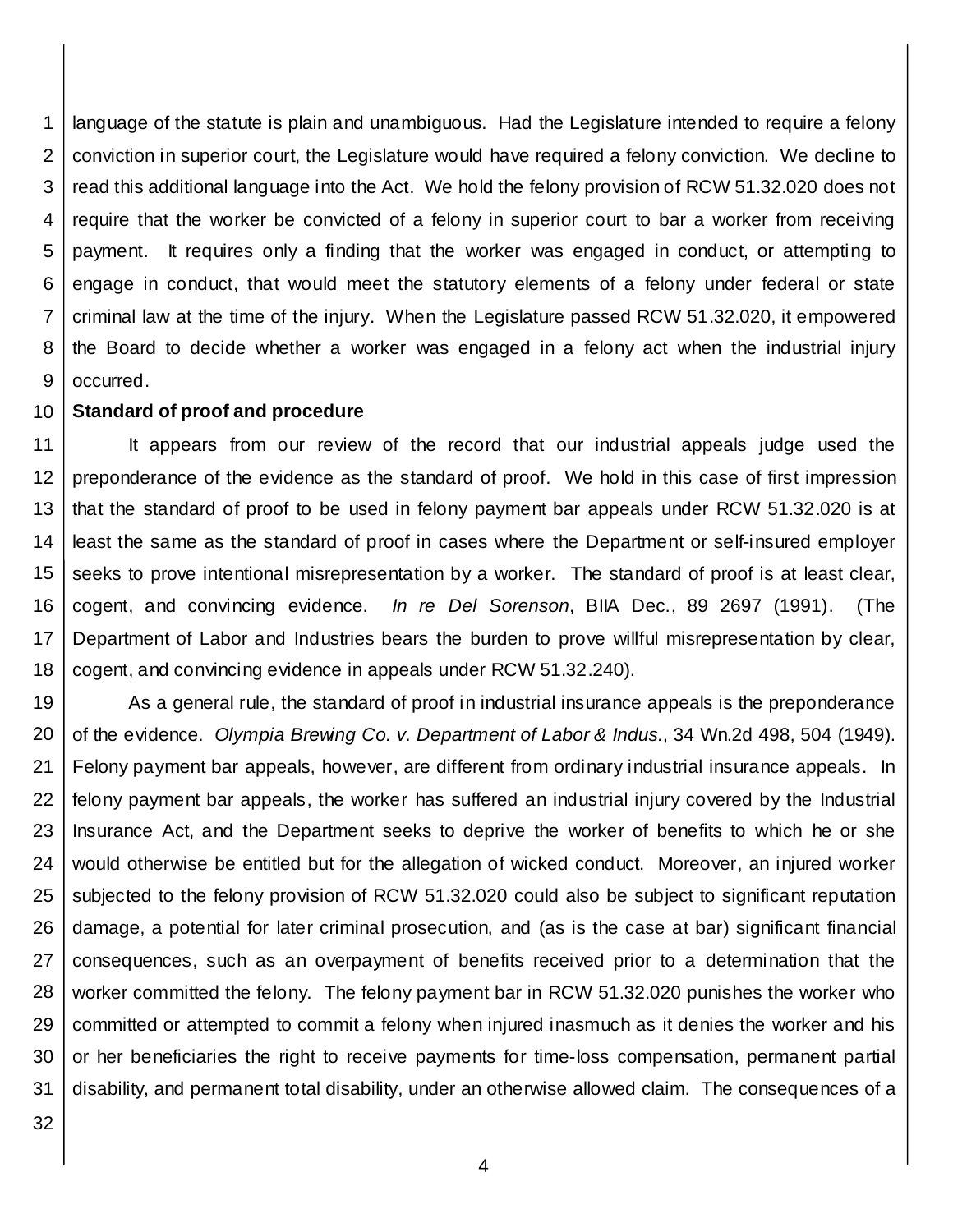1 2 3 4 finding of felony commission are punitive and sufficiently analogous to cases of willful misrepresentation to require the heightened standard of proof we have long applied in cases where the Department or self-insured employer alleges a worker committed intentional misrepresentation under RCW 51.32.240.

5 6 7 8 9 10 11 12 Accordingly, where the Department invokes the felony payment bar, the claimant must present evidence first. Once the claimant meets his or her burden to make a prima facie case for allowance of his or her claim, the burden then shifts to the Department to prove by at least clear, cogent, and convincing evidence that the worker was injured while engaged in the attempt to commit or the commission of a felony as defined under state or federal criminal law. If the Department meets that burden, the worker and his beneficiaries shall not receive payments for time-loss compensation, loss-of-earning-power, permanent partial disability, permanent total disability, or similar payments.

#### 13 **Legal standard under the felony provision of RCW 51.32.020**

14 15 16 17 18 19 20 21 22 23 24 25 26 27 28 29 30 31 In the Findings of Fact and Conclusions of Law of the Proposed Decision and Order, our industrial appeals judge wrote that Mr. Rowley's injury "**did not result from the deliberate intention of Mr. Rowley himself while he was engaged in the attempt to commit, or in the commission of, a felony.**" PD&O at 10. [Emphasis added.] This same language appeared in the Department order under appeal. The statute provides, "If injury or death results to a worker from the deliberate intention of the worker himself or herself to produce such injury or death, or while the worker is engaged in the attempt to commit, or the commission of, a felony, neither the worker nor the widow, widower, child, or dependent of the worker shall receive any payment under this title." RCW 51.32.020. We believe that in writing the legal standard this way, the industrial appeals judge and the Department inadvertently mingled phrases from two different exclusions found in the same sentence of the statute. The first provision, the suicide or self-injury provision, bars payments to workers where the worker deliberately intends to produce an injury or death in the course of employment. The second provision, the felony payment bar, begins with the word **or**, as in "**or**  while the worker is engaged in the attempt to commit, or the commission of, a felony. . .." [Emphasis added.] Accordingly, we modify the Findings of Fact and Conclusions of Law to comport with the legal standard as stated in RCW 51.32.020. Stated correctly, the legal standard in felony payment bar cases is whether the worker suffered an injury while he or she was engaged in the attempt to commit, or the commission of, a felony.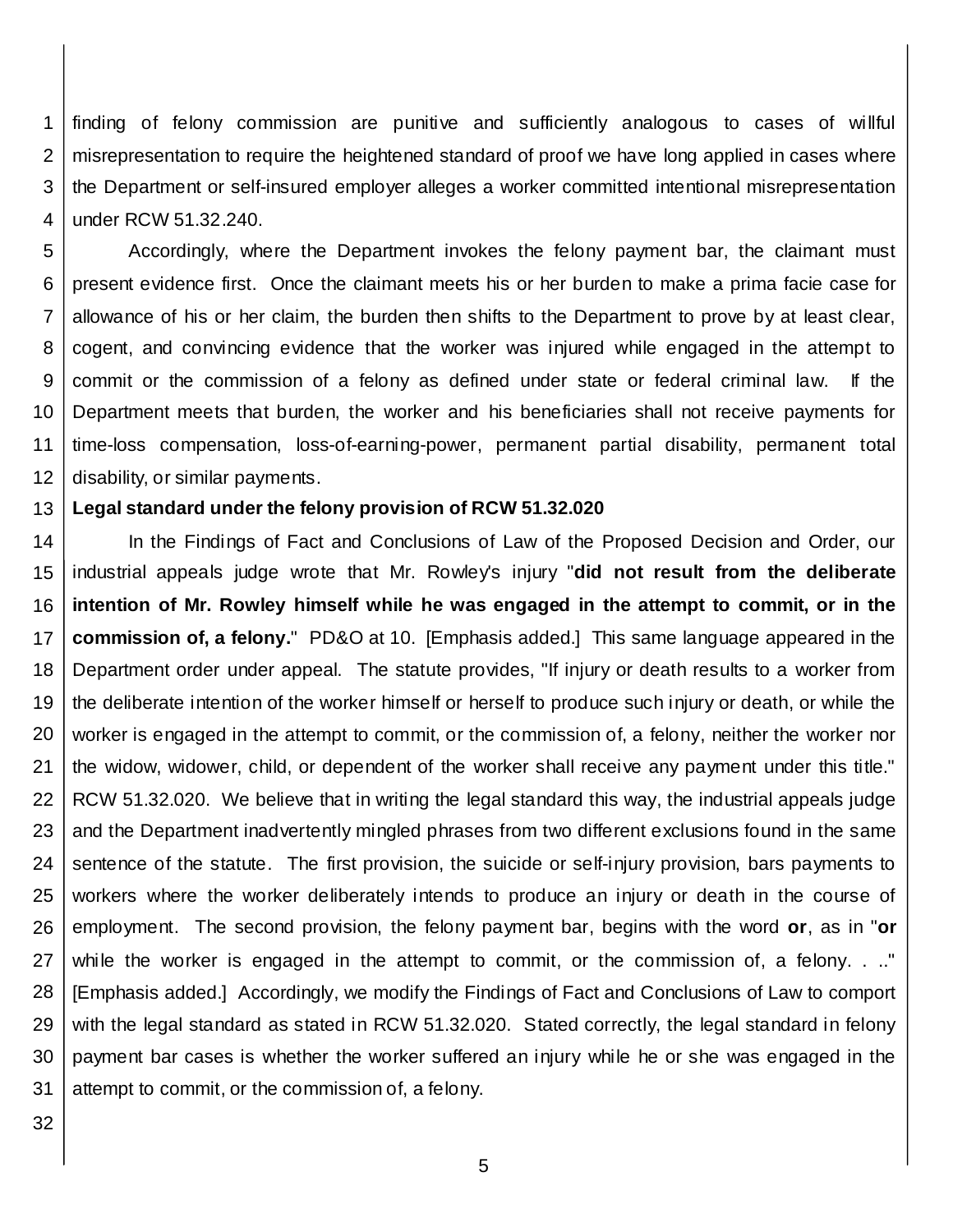1 2

8

9

10

#### **Is Mr. Rowley barred from receiving benefits under RCW 51.32.020?**

3 4 5 6 7 Although the evidence shows Mr. Rowley may have been impaired by drugs on August 14, 2008, driving under the influence of a controlled substance is not a felony. It is a gross misdemeanor. RCW 46.61.502(5). Possession of methamphetamine on the other hand is a felony. RCW 69.50.4013. The remaining issue is whether Mr. Rowley committed the felony of possession of methamphetamine. The Controlled Substances Act provides, in relevant part, as follows:

- It is unlawful for any person to possess a controlled substance unless the substance was obtained directly from, or pursuant to, a valid prescription or order of a practitioner while acting in the course of his or her professional practice, or except as otherwise authorized by the chapter.
- 11 Methamphetamine is a controlled substance. RCW 69.50.206.

12 13 14 15 16 17 18 19 20 21 22 23 24 25 26 27 28 29 30 Did Mr. Rowley possess a baggie containing methamphetamine on August 14, 2008, when he drove off the over pass? Here there is a significant problem of proof. We cannot determine what was in that baggie based on this hearing record. Although Mr. Rowley likely used methamphetamine, this Board cannot find that he actually possessed methamphetamine in his truck based on the scant evidence presented. One officer testified that he thought the remnant white substance looked like methamphetamine, but he did not explain why. There was a type of field test that showed it was likely "ecstacy, methamphetamine," but the trooper who tested it did not elaborate on the reliability of the field test or why it is that it could be both ecstacy and methamphetamine. There are also problems with the chain of custody of the reported baggie. One nurse found it. Someone dumped the contents in the sink, and another nurse put it in the trash down the hall. Later, a nurse dug it out of the trash. We decline to find that the Department proved by at least clear, cogent, and convincing evidence that the white substance was methamphetamine based merely on a field test and conjecture without laboratory confirmation. At a minimum, alleged narcotics must be tested in a laboratory before we will uphold a denial of payment of industrial insurance benefits under RCW 51.32.020 in an alleged narcotics possession case. The evidence fails to show Mr. Rowley committed or attempted to commit a felony while he was injured on August 14, 2008. Consequently, the Department order must be reversed and the claim must be remanded with direction to allow the claim and pay benefits in accordance with the Industrial Insurance Act.

- 31
- 32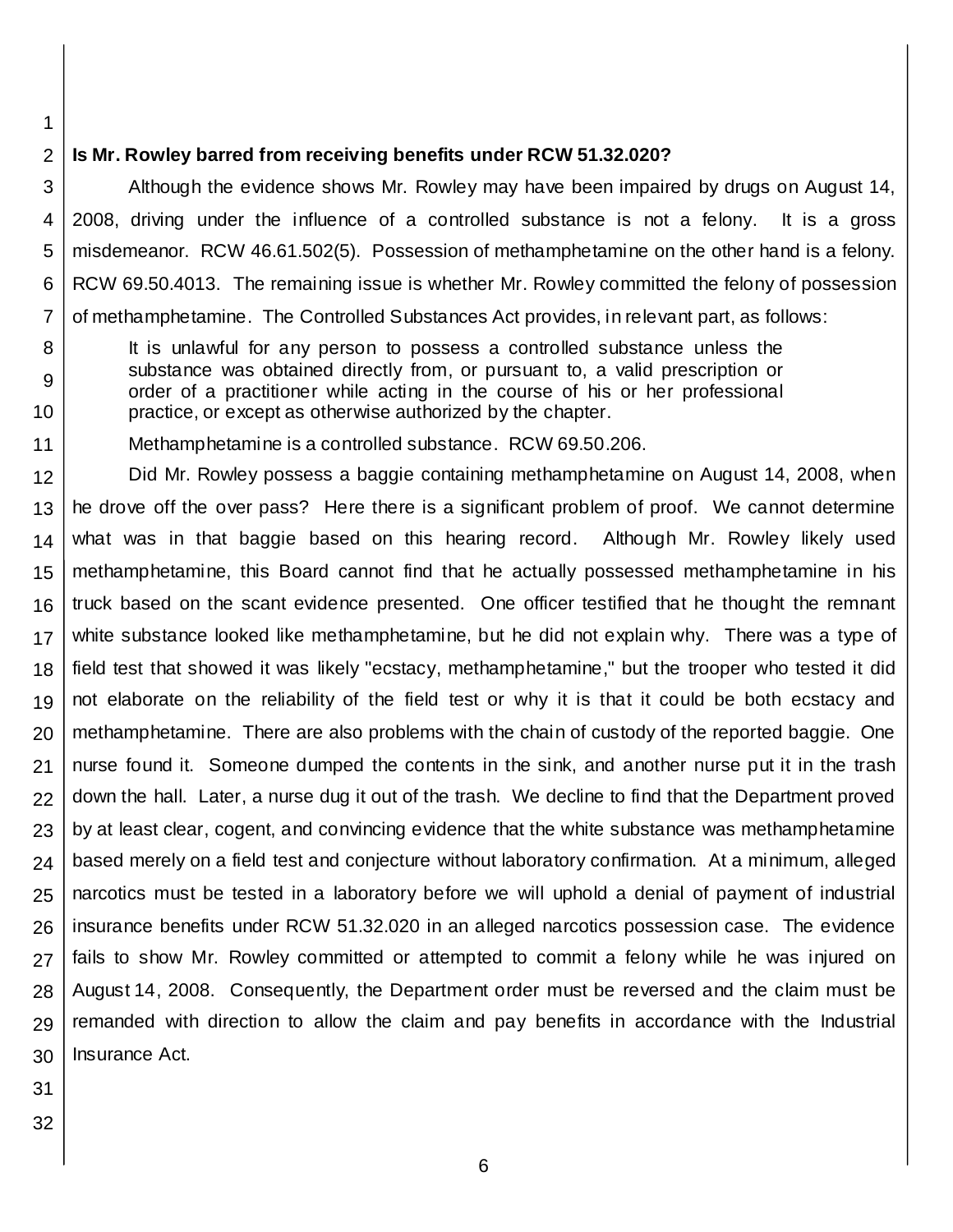| 1                             | <b>FINDINGS OF FACT</b>                                                                                                                                                                                                                                                                                                  |  |                |        |
|-------------------------------|--------------------------------------------------------------------------------------------------------------------------------------------------------------------------------------------------------------------------------------------------------------------------------------------------------------------------|--|----------------|--------|
| $\overline{2}$<br>3           | 1.<br>On April 30, 2009, an industrial appeals judge certified that the parties<br>agreed to include the Jurisdictional History in the Board record solely for<br>jurisdictional purposes.                                                                                                                               |  |                |        |
| 4<br>5<br>6<br>$\overline{7}$ | 2.<br>On or about August 14, 2008, Bart A. Rowley, Sr., the claimant,<br>sustained an industrial injury during the course of his employment with<br>Craig Mungas Receiver for JOS, when the truck-trailer he was driving<br>left the road and crashed. As a result of this accident, he sustained<br>extensive injuries. |  |                |        |
| 8                             | 3.<br>Mr. Rowley was not engaged in the attempt to commit or the<br>commission of a felony when he was injured on August 14, 2008.                                                                                                                                                                                       |  |                |        |
| 9                             | <b>CONCLUSIONS OF LAW</b>                                                                                                                                                                                                                                                                                                |  |                |        |
| 10<br>11                      | Based on the record, the Board of Industrial Insurance Appeals has<br>1.<br>jurisdiction over the parties to and the subject matter of this appeal.                                                                                                                                                                      |  |                |        |
| 12<br>13                      | 2.<br>On or about August 14, 2008, Bart A. Rowley, Sr., the claimant,<br>sustained an industrial injury during the course of his employment with<br>Craig Mungas Receiver for JOS, within the meaning of RCW 51.08.100.                                                                                                  |  |                |        |
| 14<br>15<br>16                | 3.<br>Mr. Rowley's industrial injury did not occur while he was engaged in the<br>attempt to commit, or in the commission of, a felony, within the meaning<br>of RCW 51.32.020.                                                                                                                                          |  |                |        |
| 17<br>18                      | The order of the Department of Labor and Industries, dated January 13,<br>4.<br>2009, is incorrect and is reversed. This claim is remanded to the<br>Department with instructions to issue an order that allows the claim, and<br>to pay benefits in accordance with the law and the facts.                              |  |                |        |
| 19                            | Dated: January 30, 2012.                                                                                                                                                                                                                                                                                                 |  |                |        |
| 20<br>21                      | <b>BOARD OF INDUSTRIAL INSURANCE APPEALS</b>                                                                                                                                                                                                                                                                             |  |                |        |
| 22                            |                                                                                                                                                                                                                                                                                                                          |  |                |        |
| 23                            |                                                                                                                                                                                                                                                                                                                          |  |                |        |
| 24                            | <b>Chairperson</b>                                                                                                                                                                                                                                                                                                       |  |                |        |
| 25                            |                                                                                                                                                                                                                                                                                                                          |  |                |        |
| 26<br>27                      |                                                                                                                                                                                                                                                                                                                          |  |                |        |
| 28                            |                                                                                                                                                                                                                                                                                                                          |  |                | Member |
| 29                            | <b>SPECIAL CONCURRING OPINION</b>                                                                                                                                                                                                                                                                                        |  |                |        |
| 30                            | I agree that the Department must allow Mr. Rowley's industrial insurance claim. I also agree                                                                                                                                                                                                                             |  |                |        |
| 31                            | that RCW 51.32.020 does not bar his right to receive payments based on the evidence presented. I                                                                                                                                                                                                                         |  |                |        |
| 32                            | agree with my colleague that the Department failed to offer clear, cogent, and convincing evidence                                                                                                                                                                                                                       |  |                |        |
|                               |                                                                                                                                                                                                                                                                                                                          |  | $\overline{7}$ |        |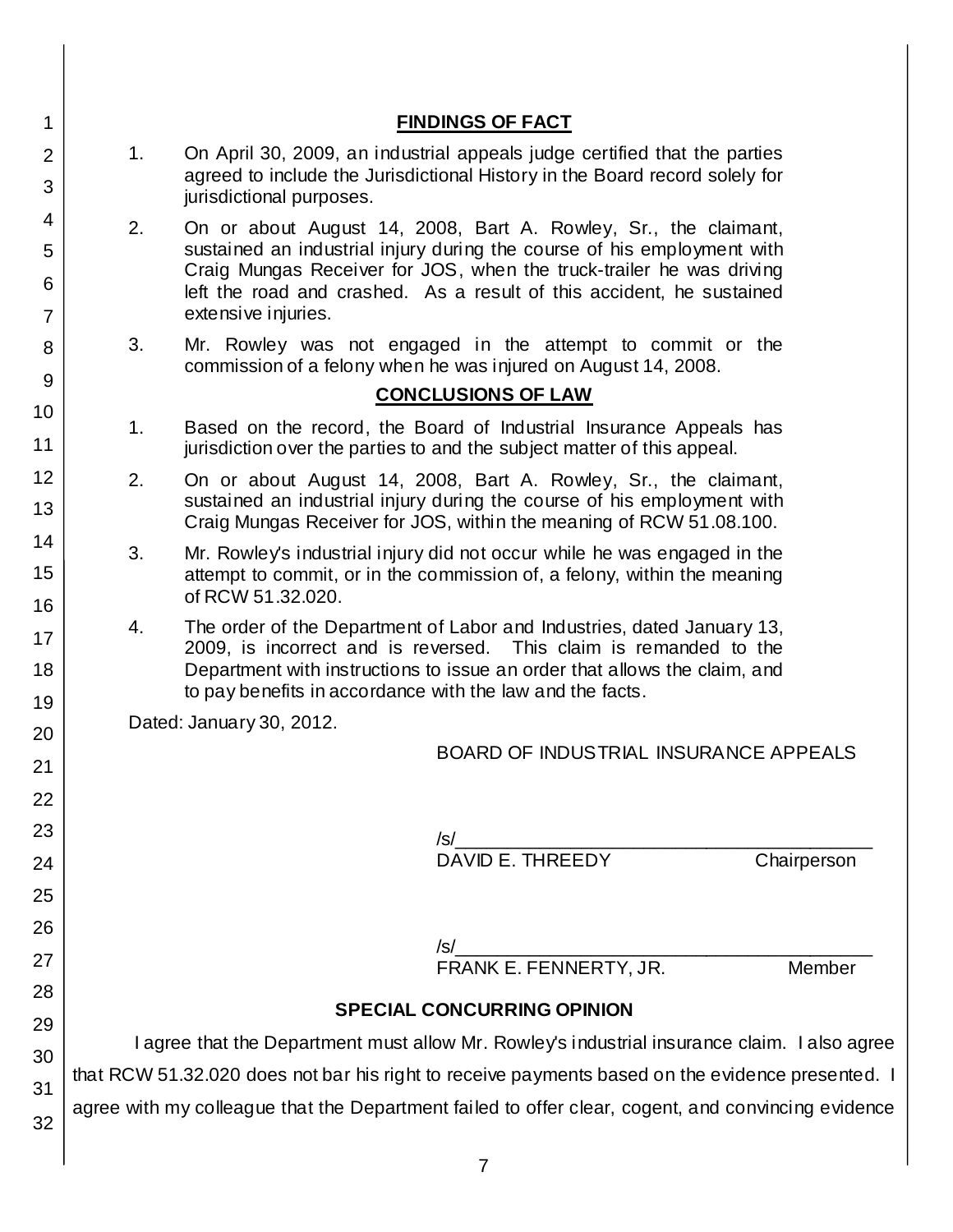1 2 3 4 5 that Mr. Rowley committed a felony. I respectfully disagree with my colleague's interpretation of RCW 51.32.020 on the standard of proof, however. The Department's burden of proof in felony payment bar appeals RCW 51.32.020 should be the higher standard of proof beyond a reasonable doubt. The felony bar provision bars the payment to workers who commit a felony at work. The standard of proof in felony cases is beyond a reasonable doubt. RCW 9A.04.100. The stigma of concluding that a worker committed a felony and the consequences of such a conclusion are severe. This higher burden must be used in the courts before concluding a person committed a felony, and there should be no difference at this tribunal. I also believe the reference to "attempt" in the statute is a reference to the crime of felony attempt, something that must also be adjudicated using the standard of beyond a reasonable doubt.

Dated: January 30, 2012.

# BOARD OF INDUSTRIAL INSURANCE APPEALS

# /s/\_\_\_\_\_\_\_\_\_\_\_\_\_\_\_\_\_\_\_\_\_\_\_\_\_\_\_\_\_\_\_\_\_\_\_\_\_\_\_\_

FRANK E. FENNERTY, JR. Member

## **SPECIAL DISSENTING OPINION**

I agree with the majority's analysis and conclusions regarding whether a claim can be rejected under RCW 51.32.020, whether a conviction is required before the Department or Board can deny benefits under RCW 51.32.020, and the procedure to be followed. However, I disagree regarding the standard of proof and whether Mr. Rowley is barred from receiving benefits. Accordingly, I respectfully dissent.

The Board should decide these appeals using the preponderance of the evidence as the standard of proof. In the passing RCW 51.32.020, the Legislature empowered the Board to decide by the preponderance of the evidence whether a worker was engaged in a felony act when the industrial injury occurred. Cases holding that the preponderance of the evidence standard is the standard of proof in workers' compensation cases are legion. *Olympia Brewing Co. v. Department of Labor & Indus.*, 34 Wn.2d 498, 504 (1949). There is no indication in the statute or elsewhere that the Legislature intended that the standard of proof be any different in this context.

The present appeal turns on whether Mr. Rowley possessed methamphetamine during his accident. Possession of methamphetamine is a felony. RCW 69.50.4013 and RCW 69.50.206.